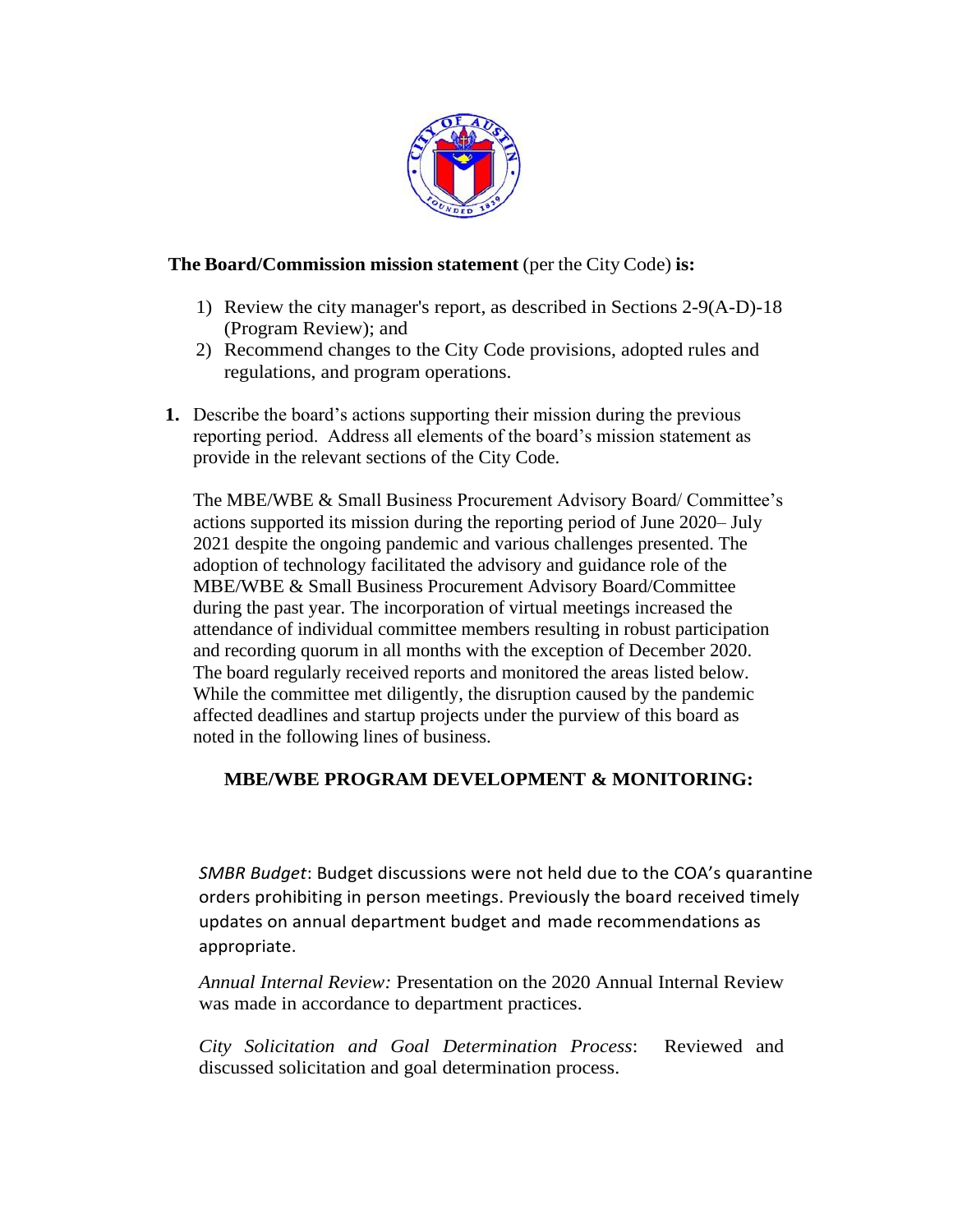*Corridor Mobility Bond Program*: Reviewed and monitored the Corridor Mobility Bond Program on MBE/WBE Outreach plan in support of the *Minority*-Owned, Women–Owned and Small Business Enterprise Procurement Program ordinance: Proposed revision to the MBE/WBE and Small Business Enterprise Procurement Program.

*Disparity Study*: The pandemic disrupted much of the momentum of the disparity study, causing a slow process to slow even further. Regardless, this Board reviewed and monitored the disparity study scope of work including the public input process, timelines and provided feedback and information as necessary for staff to administer and received presentation from consultant team undertaking the study approved by the City Council.

Personal Net Worth (PNW): The Board received presentations on the concept and definition of Personal Net Worth as PNW is tied to the definition of an economically disadvantaged business or individual. This topic will continue to be discussed in upcoming meetings and will be a major topic of discussion for the Disparity Procurement Committee which will be providing recommendations in the disparity study.

*B2GNow Software – continue to support SMBR in the implementation of software that will enhance the certification and compliance functions of the department to include efficiencies in delivery of services.*

*Third Party Resolution*: Monitored agreements; facilitated presentations by Third Party Agreement participants; and made recommendations on the implementation of the resolution and associated processes.

#### *MBE/WBE Training and Outreach*

Continue to support SMBR, make recommendations on outreach opportunities/information sessions for small businesses and the promotion of City project procurement, support business development opportunities between the city and the small business, women and minority communities.

#### *Policy and Reporting*

Received updates and information on city policy affecting the MBE/WBE and Small Business Enterprise Procurement Program.

**2.** Reviewed the board's actions throughout the year for compliance with the mission statement. The MBE/WBE & Small Business Enterprise Procurement Program Advisory Committee's actions complied with the mission statement throughout the 2020-21 reporting period.

**3.** List the board's goals and objectives for the new calendar year.

The MBE/WBE & Small Business Procurement Program Advisory